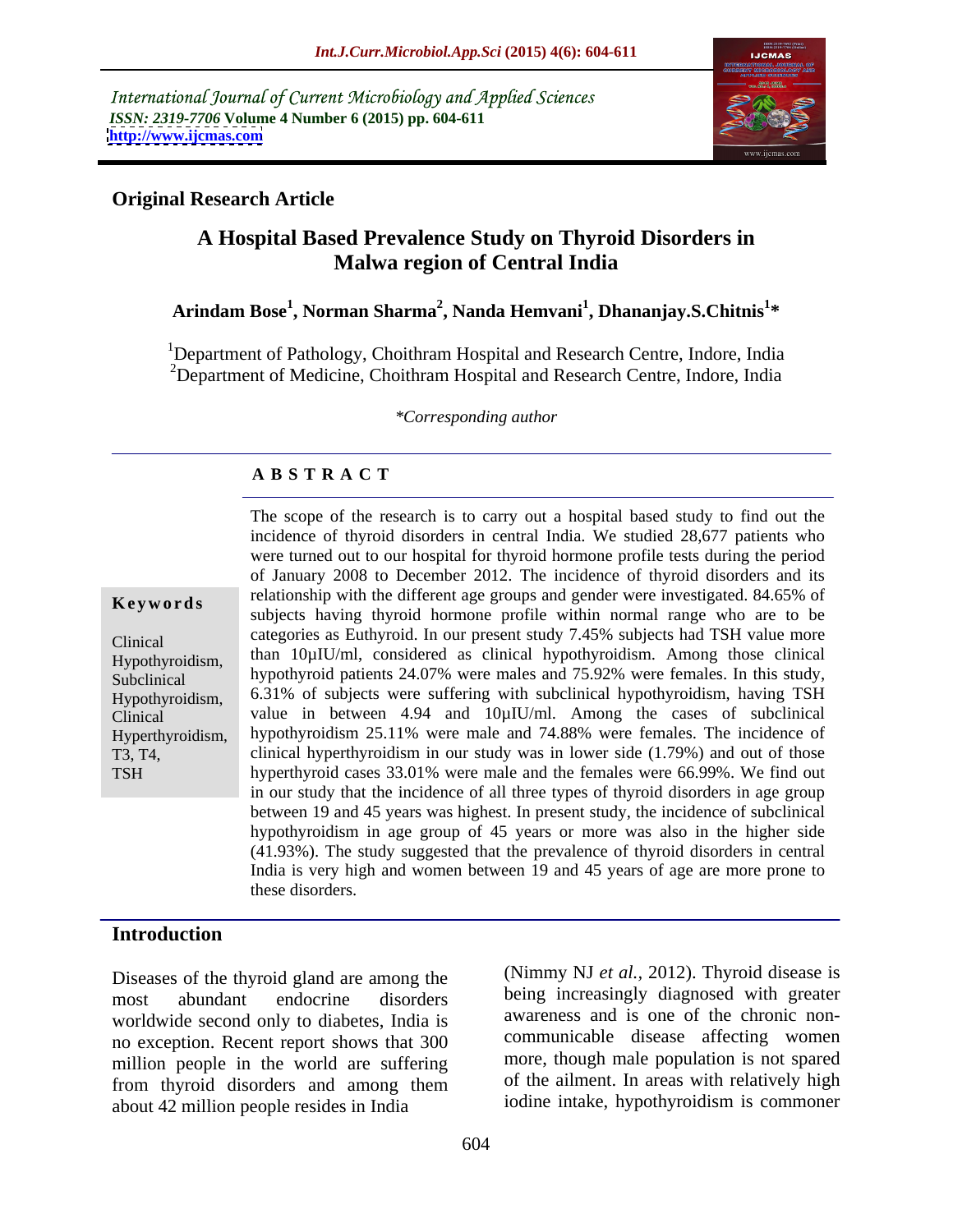than hyperthyroidism (Laurberg P *et al.,* 1999). Hypothyroidism is characterized by a but mild elevated levels of serum TSH (Kochupillai N *et al.,* 2000, Laurberg P *et al.,* 1998, Fatourechi V 2006, Unnikrishnan AG *et al.,* 2013) Reliable data are required

The prevalence and pattern of thyroid disorders depends on sex, age, ethnic and population it is the sixth among the 28 states geographical factors and especially on in India. As per census of 2011, the iodine intake (Kochupillai N *et al.*, 2000). <br>India adopted salt iodinization program in (approximately 6% of the total population of 1983 (Tiwari BK *et al.,* 2006). In 2004, India); of which 37,612,306 (approximately World Health Organization (WHO) assessment status classified India as having optimal iodine nutrition (Iodine status female. Indore is the largest city in Madhya worldwide 2004, Andersson M *et al.,* 2005). Pradesh as well as the economic capital of

important and sensitive test for screening of 2011 census report of India Hypothyroidism because, serum TSH has a Log Linier relationship with circulating

the various conditions to guide the physician 11,168 (38.94%) males and 17,509

prevalence of the hypo and hyper thyroid suspicion of thyroid dysfunction were

broad clinical spectrum ranging from an hyperthyroidism for Indian population is overt state of myxoedema, end organ effects scanty (Unnikrishnan AG *etal.,* 2013). True and multisystem failure to an asymptomatic population surveillance is difficult and or subclinical condition with normal levels hence, presently it was aimed to carry out of thyroxin (T4) and tri-idothyronine (T3) hospital based study on the incidence of disorders in the regional population. Data available on the prevalence of hypo and thyroid disorders.

#### **Materials and Methods**

for accurate interpretation of thyroid The state of Madhya Pradesh is second function test. largest state in India by area and is also Serum TSH measurement is the most adjoining areas is 3,276,697 according to the known as "heart of India" due to its geographical location (22.42ºN 72.54ºE). By population of the state was 72,626,809 (approximately 6% of the total population of 52%) were male and 35,014,503(approximately 48%) were the state. The population of Indore and 2011 census report of India [\(www.census2011.co.in](http://www.census2011.co.in)).

thyroid hormone levels; a twofold change in Choithram Hospital and Research Centre is Free Thyroxin (FT4) will produce a 100 fold one of the leading hospitals in Madhya change in TSH (Fatourechi V 2006). Pradesh and the patients turn up to the "Out Signs and symptoms of overt hyper and parts of the state. The study included 28,677 hypothyroidism are well known, subclinical OPD patients suspicious of thyroid disorders thyroid conditions have subtle clinical and referred to Pathology department during manifestations and may mimic other the period January 2008 to December 2012 diseases. Hence, it is important to develop for the assessment of thyroid hormone rational laboratory strategies to differentiate profile. The study population includes towards correct diagnosis and treatment (61.06%) females. The study proposal was (Heuck CC *et al.,* 2000, Vanderpump MP *et*  reviewed by the hospital Ethical Committee *al.,* 2002). **Actually 10** which has guidelines based on Helsinki deceleration.<br>For the management strategies of health care Patients' Department" (OPD) from different 11,168 (38.94%) males and 17,509 which has guidelines based on Helsinki deceleration.

programs, it is necessary to know the The serum sample of all the individual with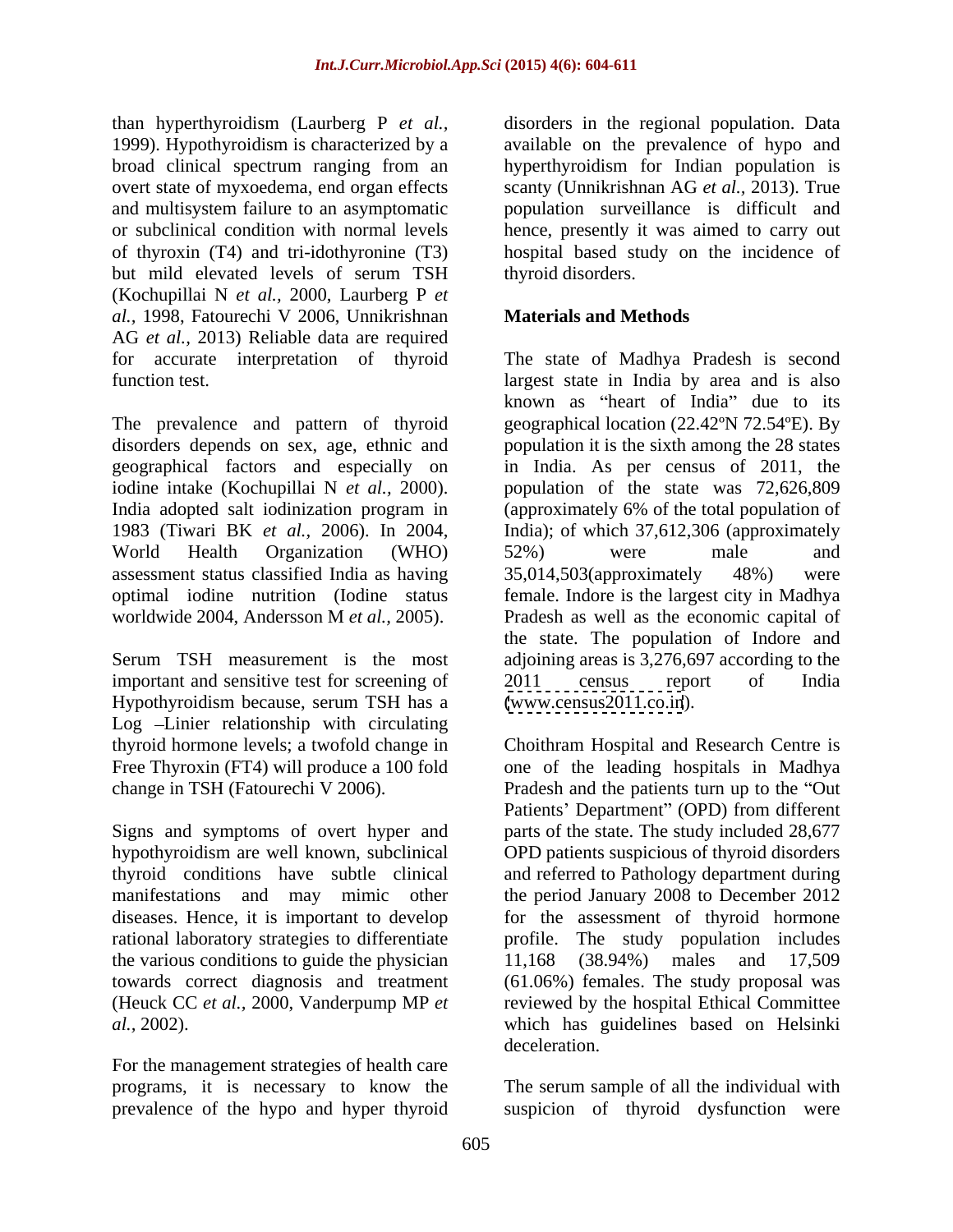subjected to thyroid profile (Total  $T_4$ , Total  $T_3$ , Free  $T_4$ , Free  $T_3$  and TSH) using Abbott signs and symptoms of hypothyroidism but ARCHITECT i1000SR (Abbott the serum TSH level was elevated but Laboratories, Diagnostics Division, Abbott exhibited normal range of  $T_3$  and  $T_4$  levels. Park, IL, USA) analyzer based on a Among 1,760 cases of subclinical Chemiluminescent Microparticle hypothyroidism 442 (25.11%) were male Immunoassay (CMIA) for the quantitative and 1318 (74.88%) were females. Five determination of thyroid hormone profile hundred and fifteen (1.79%) cases had signs (Kalani M *et al.,* 2012). The normal ranges of thyroid hormone profile are show in laboratory findings of thyroid profile Table1. In sample size calculation for  $95\%$  showed significant elevation of total  $T_3$ , confidence interval and significance level total  $T_4$  and free  $T_4$  levels in blood serum error=0.6%, required sample size was 26,668. The data collected were analyzed using Excel 2007, R2.8.0 Statistical Package for Social Sciences (SPSS) for windows The thyroid disorder cases were divided in version 16.0 (SPSS Inc.; Chicago, IL, USA). four age groups to determine the occurrence We calculated the odds ratio (OR) and their of various thyroid disorders in different age 95% Confidence Interval (95% CI).  $P \le 0.05$  groups (Table 4). The age group division is considered as statistically significant. was less than 5 years, 5 to 18 years, 18 to 45

#### **Results and Discussion**

Out of 28,677 suspected thyroid disorder (6.36%) were clinical hypothyroid, 53 cases 24,274 (84.65%) had normal levels of (3.01%) were subclinical hypothyroid and Total  $T_4$ , Total  $T_3$  and TSH and hence were no clinical hyperthyroid patient (0%) was grouped as euthyroid. Two thousand one found. In the age group of 5 to 18 years, the hundred and thirty nine (7.45%) subjects incidence of all the three thyroid disorders showed elevated level of TSH and low was in the range of 8.46% to 9.9%. The levels of total  $T_3$  and total  $T_4$  in blood serum. highest incidence of the three disorders was Signs and symptoms of hypothyroidism noted in the age group 19-45 years and were noted among them and therefore ranged from 45.04% to 60.78%. The grouped as cases of clinical hypothyroidism. presence of subclinical hypothyroidism was Among those clinical hypothyroid patients more common (41.93%) among the age 515 (24.07%) were males and 1624 (75.92%) were females. The distribution of various thyroid disorders is depicted in Fig 1and the gender wise thyroid disorders is shown in Fig 2. The overall frequency of thyroid disorders along with percentage and 95% CI are described in Table 2 while gender wise distribution given in Table 3A and 3B. The year wise graphical status worldwide 2004, Andersson M et al., presentation of male and female clinical hypothyroid patients is shown in Fig 3. Seem to play important role for thyroid<br>Subclinical hypothyroidism was detected in disorders presently for India.

=5%, P=35%, Q=65%, allowable and low levels of TSH. Out of 515 1,760 cases who had no significant clinical the serum TSH level was elevated but Among 1,760 cases of subclinical and symptoms of hyperthyroidism and the showed significant elevation of total  $T_3$ , total  $T_4$  and free  $T_4$  levels in blood serum hyperthyroid cases 170 (33.01%) were male and 345 (66.99%) were females.

years and more than 45 years.

In the age group of less than 5 years, 136 was in the range of 8.46% to 9.9%. The ranged from 45.04% to 60.78%. The group more than 45 years.

Data on the prevalence of thyroid disorders in India is relatively scanty. Many of the studies carried out to determine the effectiveness of iodinization program. However, WHO assessment status classified India having optimal iodine nutrition (Iodine status worldwide 2004, Andersson M *et al.,* 2005) and hence iodine deficiency does not seem to play important role for thyroid disorders presently for India.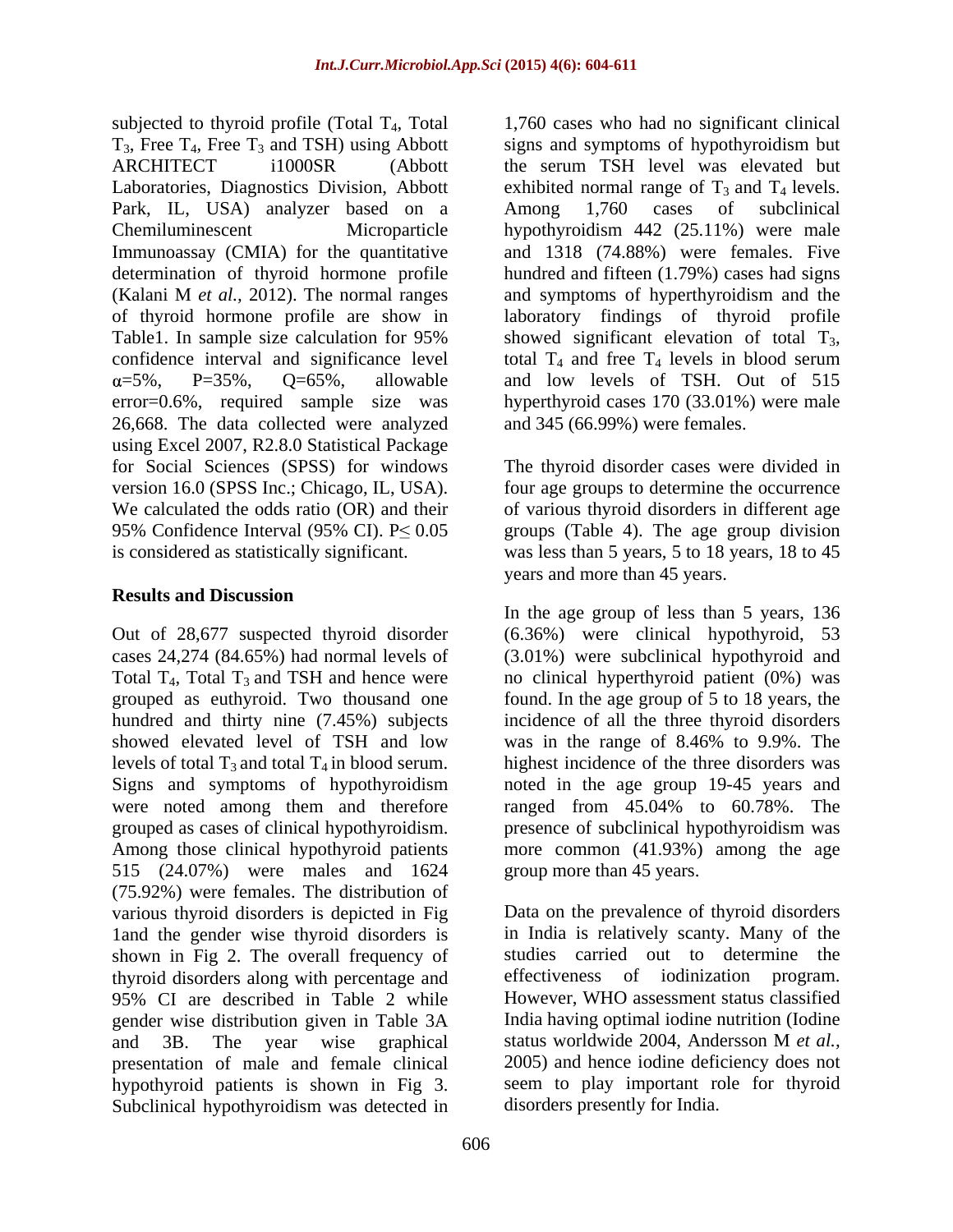The present study is hospital based and conducted by Unnikrishanan et al. (2013), in includes 28,677 subjects during the period eight major cities in India, tried to portray of 2008 to 2012. The incidence of clinical nationwide data on the prevalence of thyroid hypothyroidism was 7.45%, subclinical disorders in the adult population in urban hypothyroidism was 6.31% and clinical hyperthyroidism noted among 1.79% subjects in present study. A hospital based about 11% and they nullify the incidence of study was conducted by Yadav *et al.* (2013)*,* in western region of Nepal, and reported the areas of Indian population (Unnikrishnan occurrence of overt hypothyroidism of 1% AG et al., 2013). which is much lower than our findings where as the incidence of subclinical The present study suggests hypothyroidism hypothyroidism was 7.9% and is much similar to our data (Yadav NK *et al.*, 2013). disorders and female to male ratio was<br>Another hospital based study carried out on approximately 3:1 and the age group of 19women of Pondicherry, India showed 1.2% 45 years had the higher incidence was of of overt hyperthyroidism which resemble<br>with our finding [Abraham R  $et$  al., 2009]. with our finding [Abraham R *et al.*, 2009]. are similar to other studies (Unnikrishnan Yet another hospital based study on 150 AG *et al.*, 2013, Jatwa J and Ismail B 2012). tribal women of the Bastar region of Chattisgharh, India showed much higher Subclinical hypothyroidism was detected prevalence of all three types of thyroid among 6.13% in the present study disorders than in the present study (Skaria population and 75.88% of them were LK *et al.,* 2011).A study conducted at tertiary care centers in Ujjain, Madhya Pradesh, India support our data on Clinical more than 45 years of age. Data on the Hypothyroidism and clinical incidence of subclinical hypothyroidism hyperthyroidism where as the subclinical hypothyroidism reported almost four times present data strongly suggests increase more than our findings (Jatwa J and Ismail B awareness among clinicians to detect these

thyroid disorders were reported to be in higher than the present data. A study reported that the overt hyperthyroidism was present in 1.3% (Usha Menon V *et al.,* 2009). We also reported the 1.79% incidence of clinical hyperthyroidism in our

study population. A multi-centric study area. Their study shows the occurrence of hypothyroidism in urban population was iodine deficient thyroid disorders in urban AG *et al.,* 2013).

as more common features of thyroid disorders and female to male ratio was approximately 3:1 and the age group of 19- 45 years had the higher incidence was of hypothyroidism. These observations hence are similar to other studies (Unnikrishnan AG *et al.,* 2013, Jatwa J and Ismail B 2012).

among 6.13% in the present study females and 45.04% of them were in the age group of 19-45 years whereas 41.93% were incidence of subclinical hypothyroidism appears to be scantier in India and the cases.

2012).<br>Population surveillance has been carried out Hyperthyroidism had the lowest incidence in a few centers in India and the incidence of among thyroid disorders in the present study conducted in Cochin, Kerala in 2011 on 971 hypothyroidism (Table 3) in the present adult individual, showed the prevalence of study shows increasing year wise trend and overall hypothyroidism as 13.3% which is possibly due to increasing awareness over underpin our study result (Unnikrishanan the period. Thus the present study reflects AG and Menon UV 2011). An the prevalence of thyroid disorders in central epidemiological study from Cochin, Kerala, India. Since iodine deficiency is not an Hyperthyroidism had the lowest incidence and is comparable to other studies (Abraham R *et al.,* 2009). The year wise incidence of influential issue now, one should consider genemutations at the molecular levels and the further studies need to be carried out to address this issue.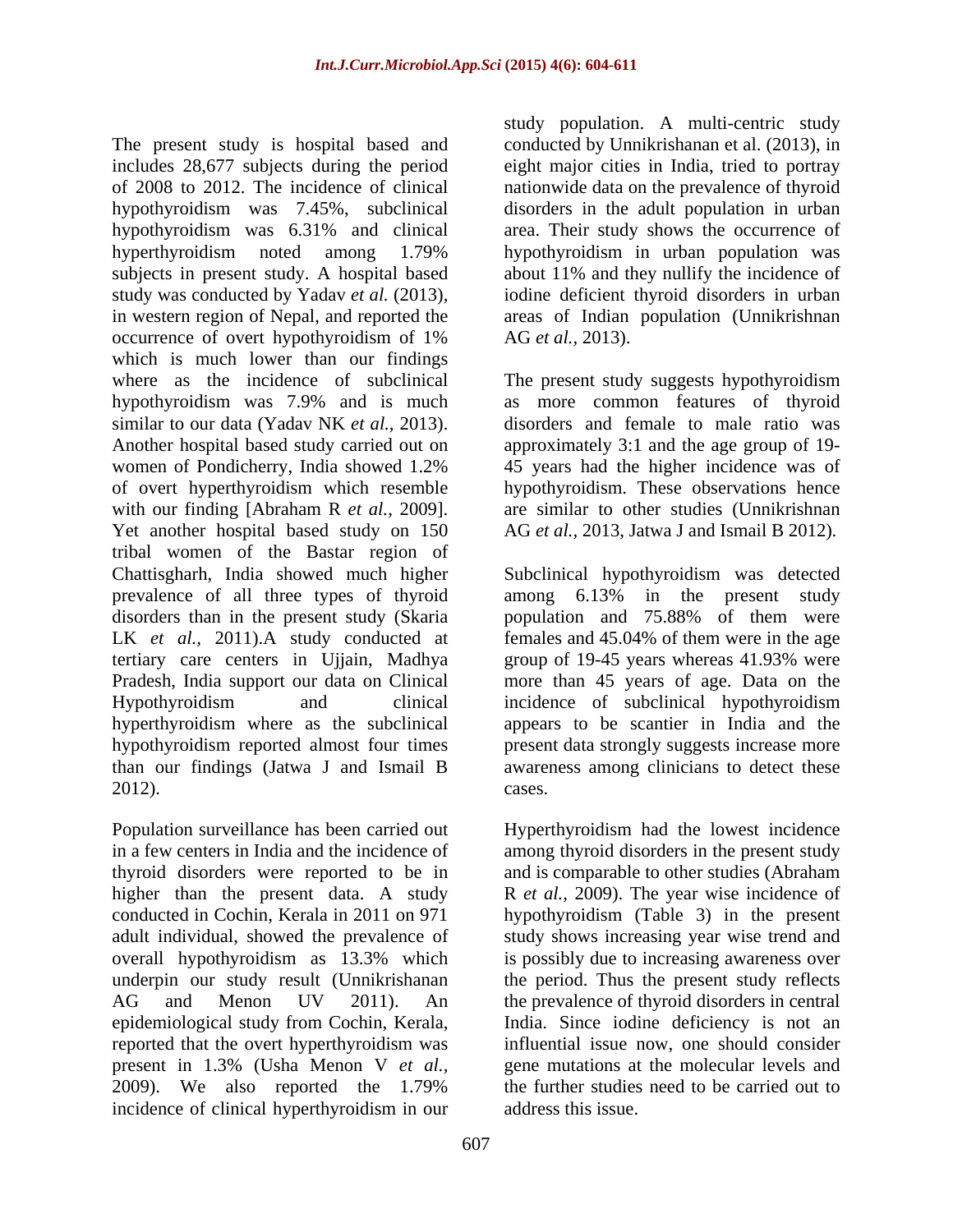#### *Int.J.Curr.Microbiol.App.Sci* **(2015) 4(6): 604-611**

| <b>Parameters</b>   | <b>Normal Values</b>    |
|---------------------|-------------------------|
| Total T3            | $60-181$ ng/dl          |
| Total T4            | $4.5 - 12.6$ µg/dl      |
| TSH                 | $0.35 - 4.94 \mu$ IU/ml |
| Free T4             | $0.7 - 1.48$ ng/dl      |
| Free T <sub>3</sub> | $1.71 - 3.71$ ng/dl     |

# **Table.1** Normal values of different parameters of thyroid profile

#### **Table.2** Overall distribution of thyroid disorders

|                          |                  | $N = 28,677$   |       |              |
|--------------------------|------------------|----------------|-------|--------------|
| <b>Thyroid Disorders</b> | <b>Frequency</b> | Percentage (%) |       | 95% CI       |
|                          |                  |                | Lower | <b>Upper</b> |
| Euthyroidism             | 24,274           | 84.64          | 84.22 | 85.06        |
| Clinical                 | 2,139            | 7.45           | 7.15  | 7.25         |
| Hypothyroidism           |                  |                |       |              |
| Subclinical              | 1,760            | 6.31           | 6.03  | 6.59         |
| Hypothyroidism           |                  |                |       |              |
| Clinical                 | 515              | 1.79           | 1.64  | 1.94         |
| Hyperthyroidism          |                  |                |       |              |

**Table.3A** Distribution of Thyroid Disorders in Males

| <b>Thyroid Disorders</b> |              |                |       | 95% CI              |
|--------------------------|--------------|----------------|-------|---------------------|
|                          | Frequency    | Percentage (%) | Lower | <b>Upper</b><br>. . |
| Clinical Hypothyroidism  | 515          | 24.07          | 22.26 | 25.88               |
| $(N=2139)$               |              |                |       |                     |
| Subclinical              | 442          | 25.11          | 23.08 | 27.14               |
| Hypothyroidism           |              |                |       |                     |
| $(N=1760)$               |              |                |       |                     |
| Clinical Hyperthyroidism | 170<br>1 / V | 33.01          | 28.95 | 37.07               |
| $(N=515)$                |              |                |       |                     |

# **Table.3B** Distribution of thyroid disorders in females

| <b>Thyroid Disorders</b> |           |                    |       | 95% CI       |
|--------------------------|-----------|--------------------|-------|--------------|
|                          | Frequency | Percentage $(\% )$ | Lower | <b>Upper</b> |
| Clinical Hypothyroidism  | 1624      | 75.92              | 74.11 | 77.73        |
| $(N=2139)$               |           |                    |       |              |
| Subclinical              | 1318      | 74.88              | 72.85 | 76.91        |
| Hypothyroidism           |           |                    |       |              |
| $(N=1760)$               |           |                    |       |              |
| Clinical Hyperthyroidism | 345       | 66.99              | 62.93 | 71.05        |
| $(N=515)$                |           |                    |       |              |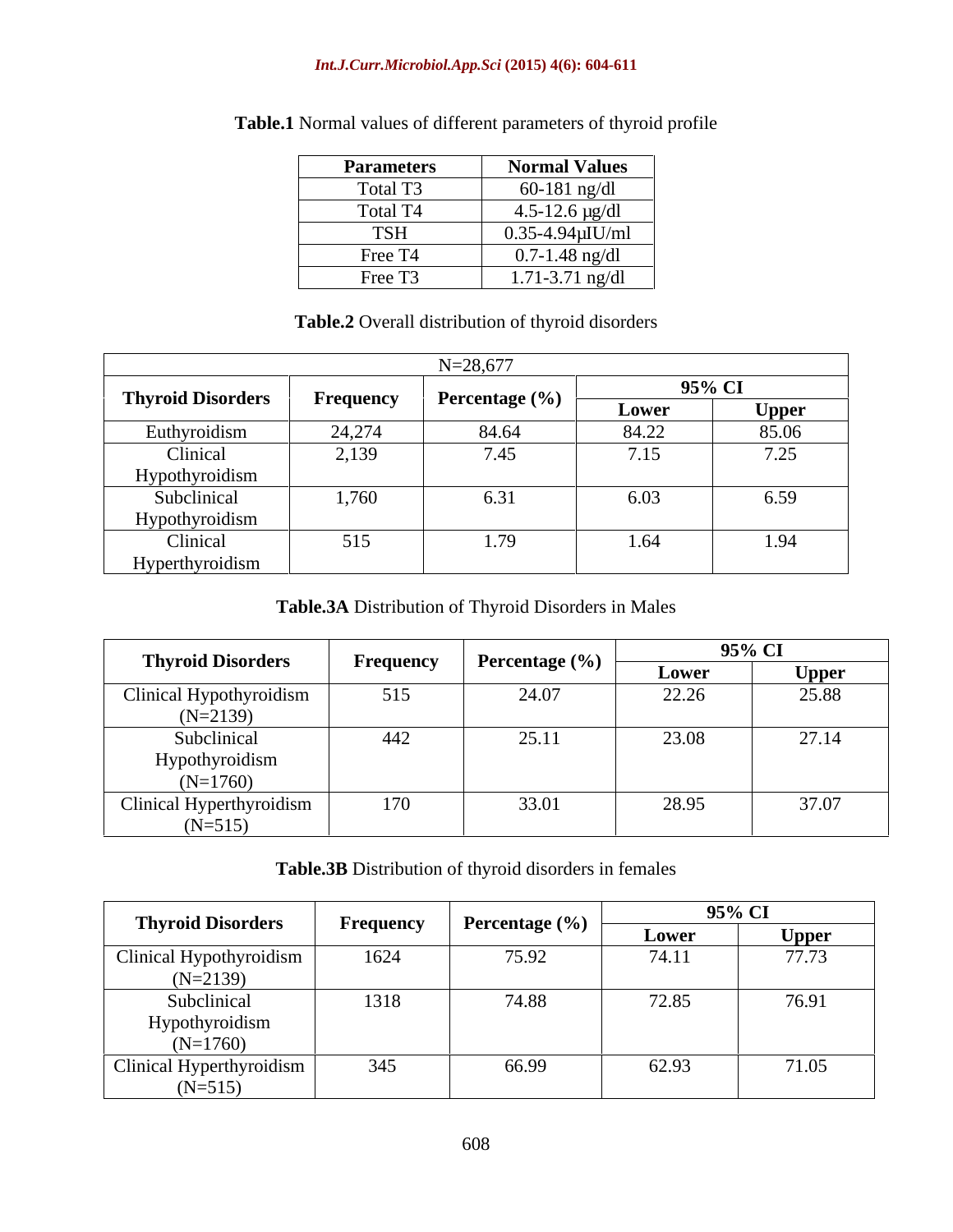#### *Int.J.Curr.Microbiol.App.Sci* **(2015) 4(6): 604-611**

|                    | <b>Clinical</b> | Subclinical    | <b>Clinical</b> |
|--------------------|-----------------|----------------|-----------------|
|                    | Hypothyroidism  | Hypothyroidism | Hyperthyroidism |
| $<$ 5 Years        |                 |                |                 |
| Frequency          | 136             | $\sim$         |                 |
| Percentage         | 6.36            | 3.01           |                 |
| 95% CI             | (5.33, 7.39)    | (2.21, 3.81)   | (0,0)           |
| 5-10 Years         |                 |                |                 |
| Frequency          | 181             | 170            | 51              |
| Percentage         | 8.46            | 9.66           | 9.9             |
| 95% CI             | (7.28, 9.64)    | (8.28, 11.04)  | (7.32, 12.48)   |
| <b>19-45 Years</b> |                 |                |                 |
| <b>Frequency</b>   | 1182            | 799            | 313             |
| Percentage         | 55.26           | 45.04          | 60.78           |
| 95% CI             | (53.15, 57.37)  | (42.72, 47.36) | (56.56, 65.0)   |
| >45 Years          |                 |                |                 |
| <b>Frequency</b>   | 640             | 700<br>ðδ      | 151             |
| Percentage         | 29.92           | 41.93          | 29.32           |
| 95% CI             | (27.98, 31.86)  | (39.62, 44.24) | (25.39, 33.25)  |

# **Table.4** Distribution of thyroid disorders according to age

**Figure.1** Distribution of Different Thyroid Disorders (N=28,677)

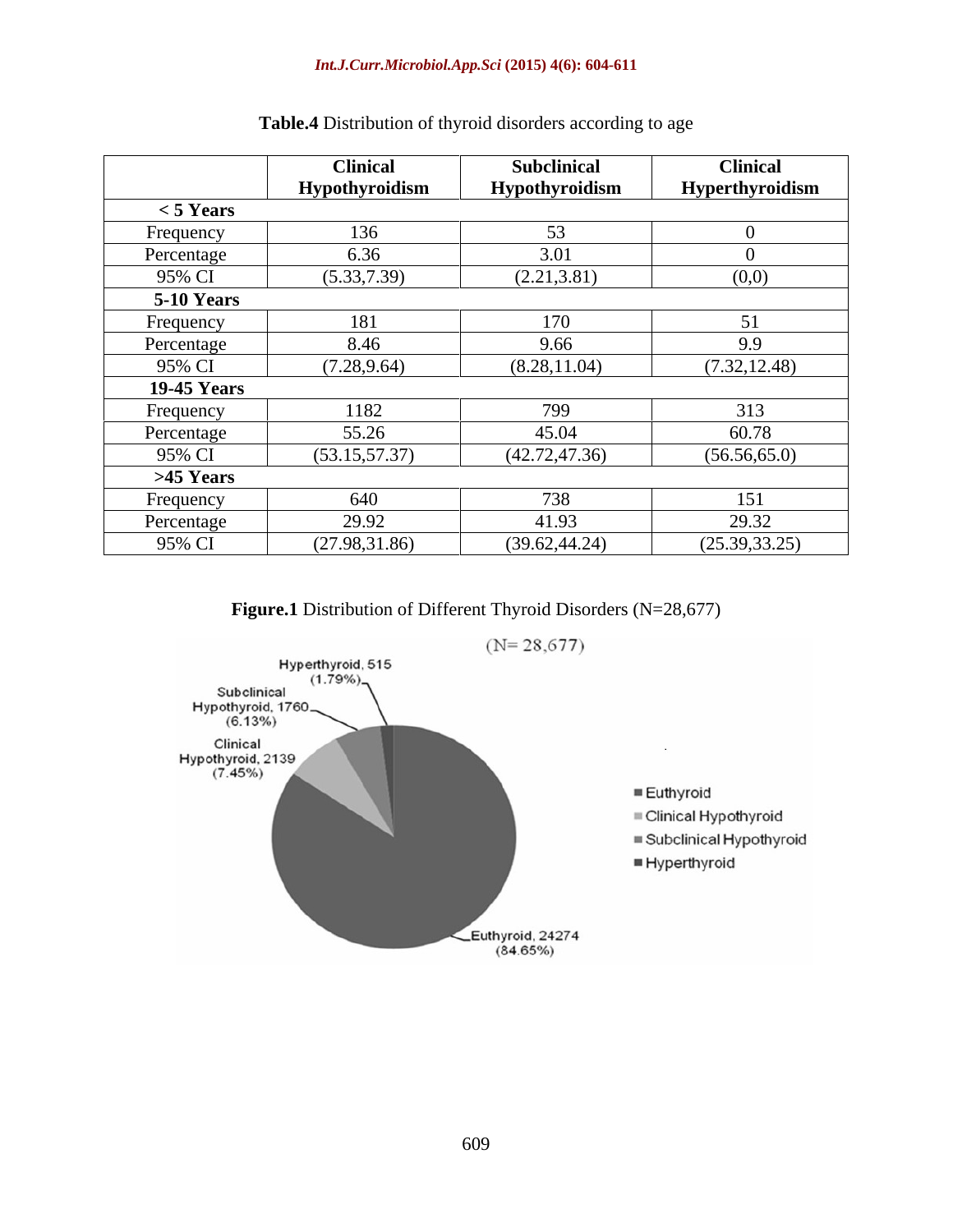#### *Int.J.Curr.Microbiol.App.Sci* **(2015) 4(6): 604-611**



#### **Figure.2** Gender wise Distribution of Thyroid Disorders

**Figure.3** A Gender wise Data Presentation of Clinical Hypothyroidism (from year 2008 to 2012)



In conclusion, this study suggested that the Nurses for their valuable tips and kind prevalence of thyroid disorders in central India is high and the hypothyroidism is more common than hyperthyroidism. The **References** prevalence of subclinical hypothyroidism is also high. And the study revealed that the women between 19 and 45 years are more prone to thyroid disorders. women of Puducherry. Indian J Clin

We express our gratitude to the management<br>of Choithrem Hospital and Bessexsh Centre Biochem. 24:52-59 of Choithram Hospital and Research Centre, Indore for providing infrastructure and facilities. We gratefully acknowledge all the Consultant Physicians, Resident Doctors and

cooperation.

#### **References**

- Abraham R, Murugan VS, Pukazhvanthen P, Sen SK. (2009) Thyroid disorders in Biochem. 24: 52-59.
- **Acknowledgements** Abraham R, Murugan VS, Pukazhvanthen P, Sen SK. (2009)Thyroid Disorders In Women of Puducherry. Indian J Clin Biochem. 24:52-59
	- Andersson M, Takkouche B, Egli I, Allen HE, Benoist B. (2005) Currentglobal iodine status and progress over the last decade towards the elimination of iodine